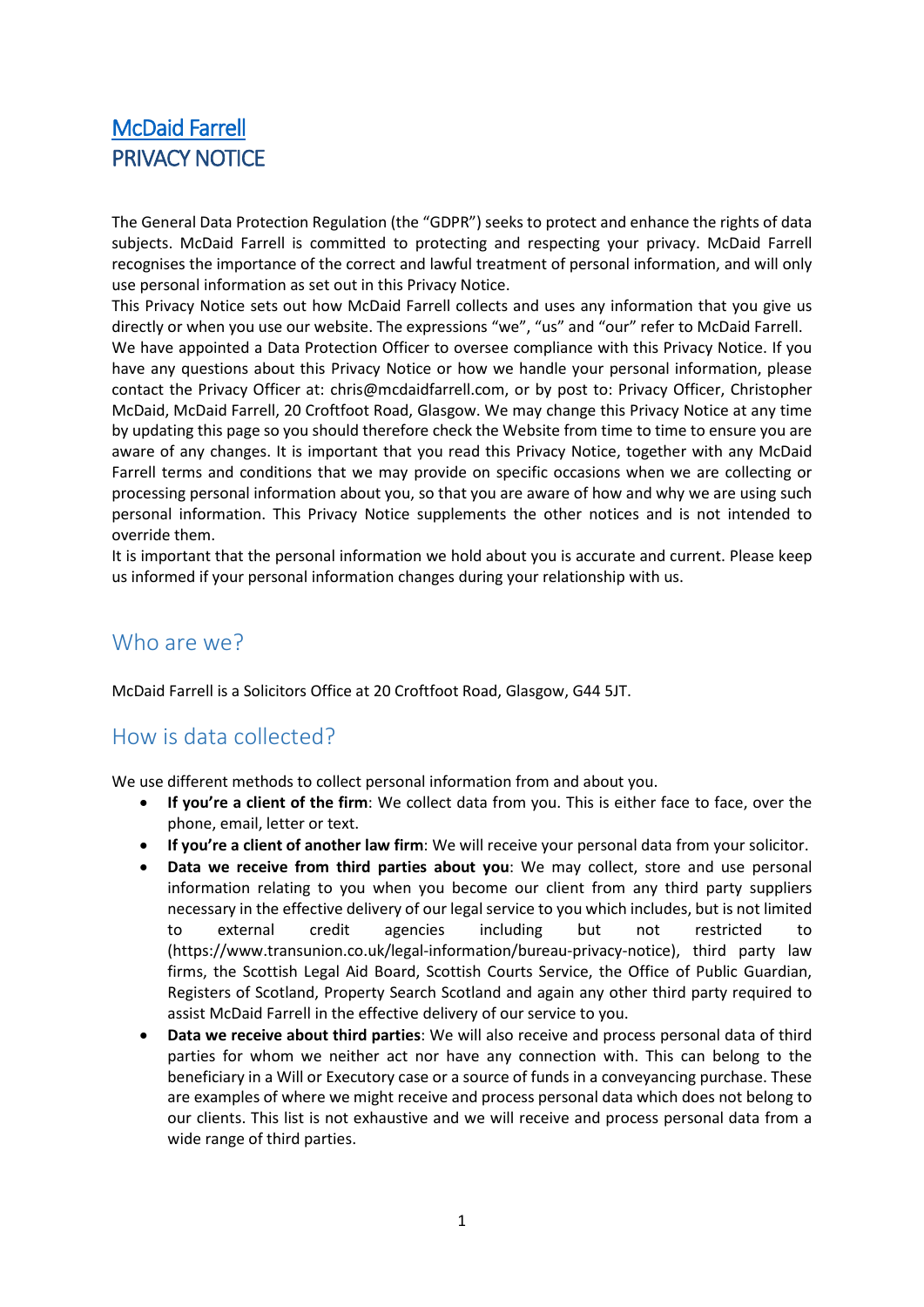# What personal information will McDaid Farrell hold about you?

Personal information means any information about an individual from which that person can be identified. It does not include data where the identity has been removed (anonymous data).

- We may collect, use, store and transfer different kinds of personal information about you, as follows:
	- full name and title
	- contact information email addresses and postal addresses, telephone numbers
	- health and medical information where we are supporting individuals who have a vulnerability, for example arranging a power of attorney
	- criminal offence data this may be used in relation to due diligence required for fraud prevention and/or anti-money laundering to meet our legal obligations
	- credit / debit cards and other payments funds received from or for an individual or made in relation to a client's matter (e.g. to pay for the legal service, to pay for outlays incurred by us on your behalf, property purchase / sale)
	- identification or supporting documents such as passport, driving license, birth certificate, utility bill etc.
	- national identifiers unique identifiers attributed to an individual from a government department (such as Tax ID, National Insurance Number or passport number) can be used as part of our due diligence measures for identifying individuals and to meet our legal obligations.

We do not collect any Special Categories of Personal Data about you (this includes details about your race or ethnicity, religious or philosophical beliefs, sex life, sexual orientation, political opinions, trade union membership, information about your health and genetic and biometric data).

# How will McDaid Farrell use personal information held about you?

## To respond and communicate

We use personal information to allow us to respond to you and communicate with you regarding your instructions, questions, comments, support needs, complaints or concerns.

## Using client information

When you become our client, we will collect, store and use the personal information that you provide to us in your instructions and during the course of our solicitor/client relationship.

We need to collect personal information so that we can perform our obligations under our service agreement with clients. We will use such personal information to:

- provide clients with legal advice, including communicating with them by email, letter and/or telephone, etc. in connection with the services that we provide;
- represent clients as their solicitors in connection with such services;
- provide clients with legal advice in respect of the matter(s) upon which we are instructed to provide advice; and/or
- process and make payments in connection with such matter(s).

If clients do not provide us with all of the personal information that we need to collect in order to perform our obligations under our service agreement, then this may affect our ability to provide them with legal advice and/or represent them as their solicitors.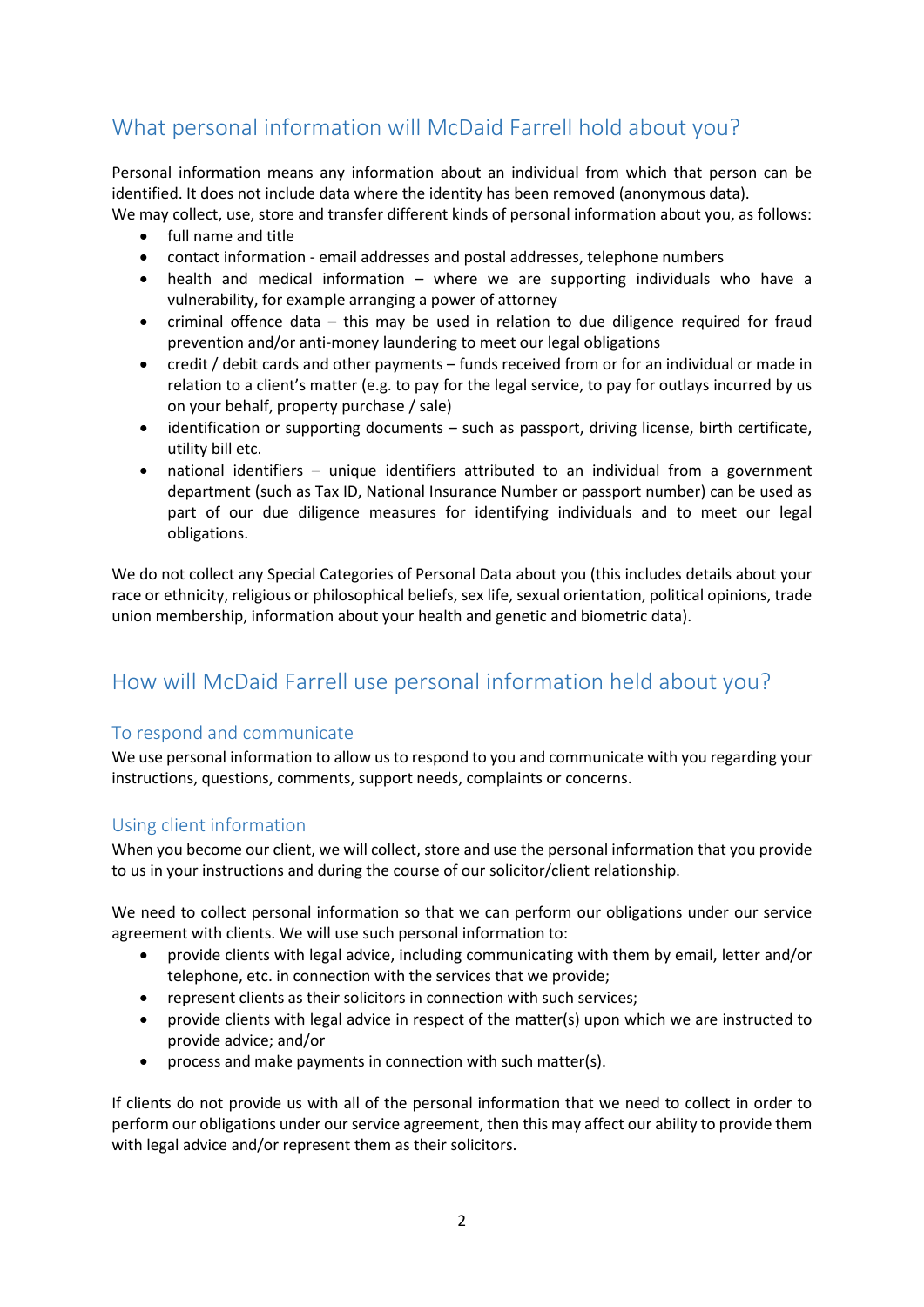We may also process personal information for purposes relating to the provision of services we provide including updating, reviewing and enhancing client records and undertaking analysis for management purposes.

### To comply with our legal obligations to prevent financial crime

To comply with our legal obligations to prevent financial crime including money laundering under the Money Laundering, Terrorist Financing and Transfer of Funds (Information on the Payer) Regulations 2017, we will use personal data including name, address, date of birth, country of residence/citizenship, personal identification (which may include passport number or driving licence number), information about any criminal convictions, information about roles held in public office, and information about your status as or your relationship and association with a politically exposed person.

We will give personal information to and receive personal information from third parties where that is necessary to meet our legal obligations, including credit reference agencies, fraud prevention agencies, the police and other law enforcement and government agencies, and regulators.

### To comply with regulatory obligations

We will provide our regulator, the Law Society of Scotland, with names of individuals for whom our solicitors act under Powers of Attorney.

# Why we need your personal information

### Contractual Purpose

We need to collect our clients' personal information so that we can perform our services. We will use our clients' personal information to:

- Provide you with legal advice, for example by communicating with you by email, letter and/or telephone
- Represent you as your solicitors in connection with the matter you have instructed us about
- Respond to and communicate with clients regarding your questions, comments, support needs or complaints, concerns or allegations in relation to complaints and disciplinary procedures, for example we will use your personal information to investigate your complaint and take disciplinary action
- Manage any money processed on your behalf

We may ask you for additional personal information during the course of our solicitor / client relationship, which shall be collected, stored and used in accordance with this privacy notice.

If you do not provide us with all of the personal information that we need, this may affect our ability to provide you with legal advice and / or represent you as your solicitors.

### Legitimate Purpose

We also process our clients' personal information in pursuit of our legitimate interests to:

- Manage our relationship with you
- Promote our services by sending communications with information for upcoming events and to keep you informed of legal developments and developments within our company
- Email you about other products and services we think may be of interest to you
- We will not share your information for marketing purposes with any third party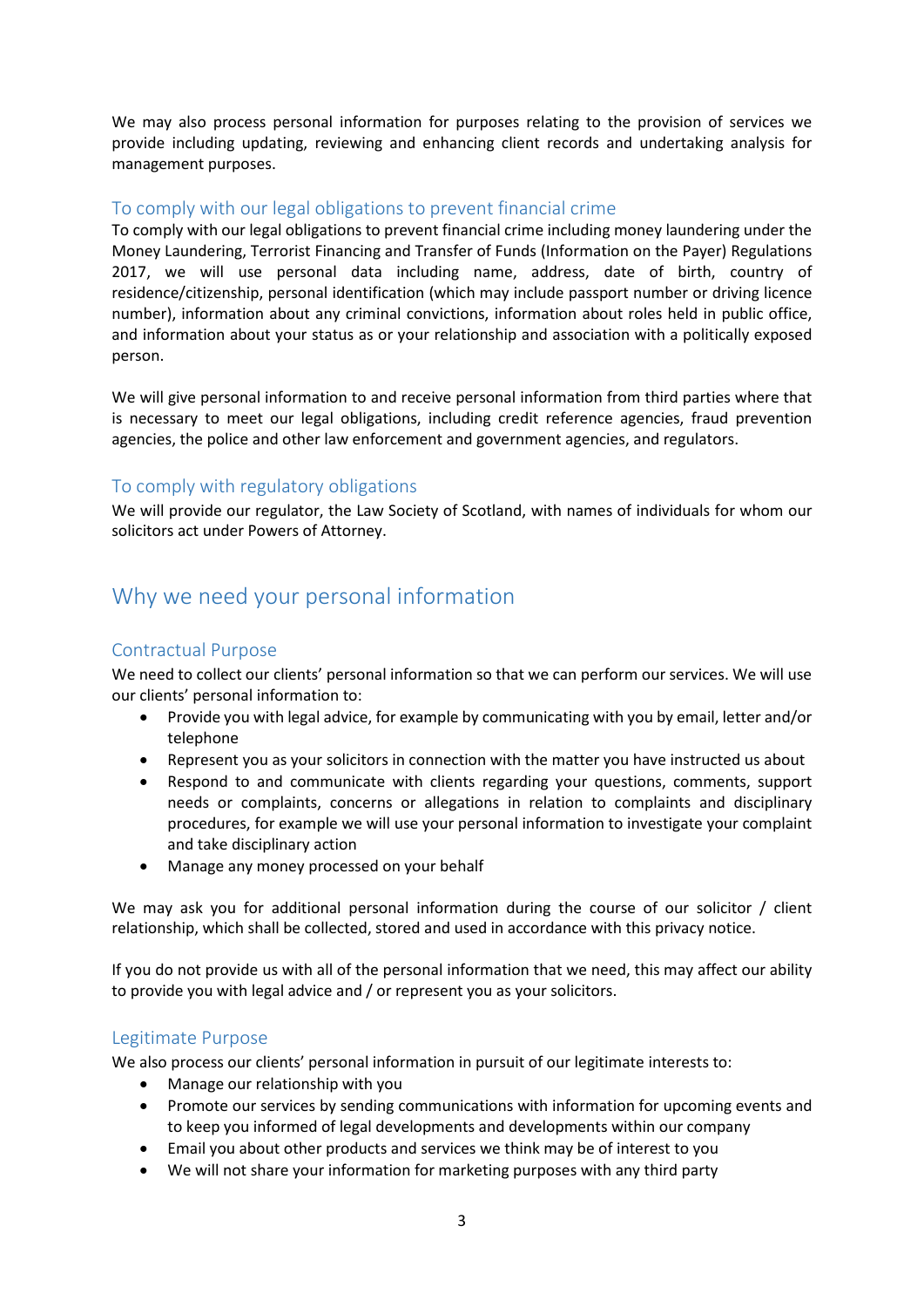• In providing our services, we may send your details to, and also use information from credit reference agencies and fraud prevention agencies

Where we process your personal information in pursuit of our legitimate interests, you have the right to object to us using your personal information for the above purposes. If you wish to object to any of the above processing, please contact us on chris@mcdaidfarrell.com. If we comply with your objection, this may affect our ability to undertake the tasks above for the benefit of you as a client.

### Legal Obligation

We are under a legal obligation to process certain personal information relating to our clients for the purposes of complying with our obligations under:

- Law Society of Scotland Practice Rules
- Money Laundering Regulations
- Proceeds of Crime Act 2002

# Who we share your personal information with

We may be required to share personal information with statutory or regulatory authorities and organisations. Such organisations include the Law Society of Scotland or HMRC, for the purposes of compliance with statutory obligations.

We may also share personal data with our professional advisors for the purposes of taking advice.

McDaid Farrell employs third party suppliers to provide services including legal searches, service of documents and our own professional advisers. These suppliers may process personal data on our behalf as "processors" and are subject to written contractual conditions to only process that personal data under our instructions and to protect it.

In the event that we do share personal data with external third parties, we will only share such personal data strictly required for the specific purposes and take reasonable steps to ensure that recipients shall only process the disclosed personal data in accordance with those purposes.

Your continued relationship with us will be evidence that you consent to our use of your personal information for these purposes.

# Destruction of files and data

By instructing us to carry out work on your behalf, you consent to destruction of files and data without further reference to you after that work is completed and after the periods set out below:

**Executries**- Ten years after completion. Relevant documents and papers might be sent to the Executor for safekeeping since prior rights and legal rights only prescribe if not claimed in 20 years after becoming enforceable

**Conveyancing** – Five years after completion, unless otherwise stated **Separation Agreement –** Five years after completion of works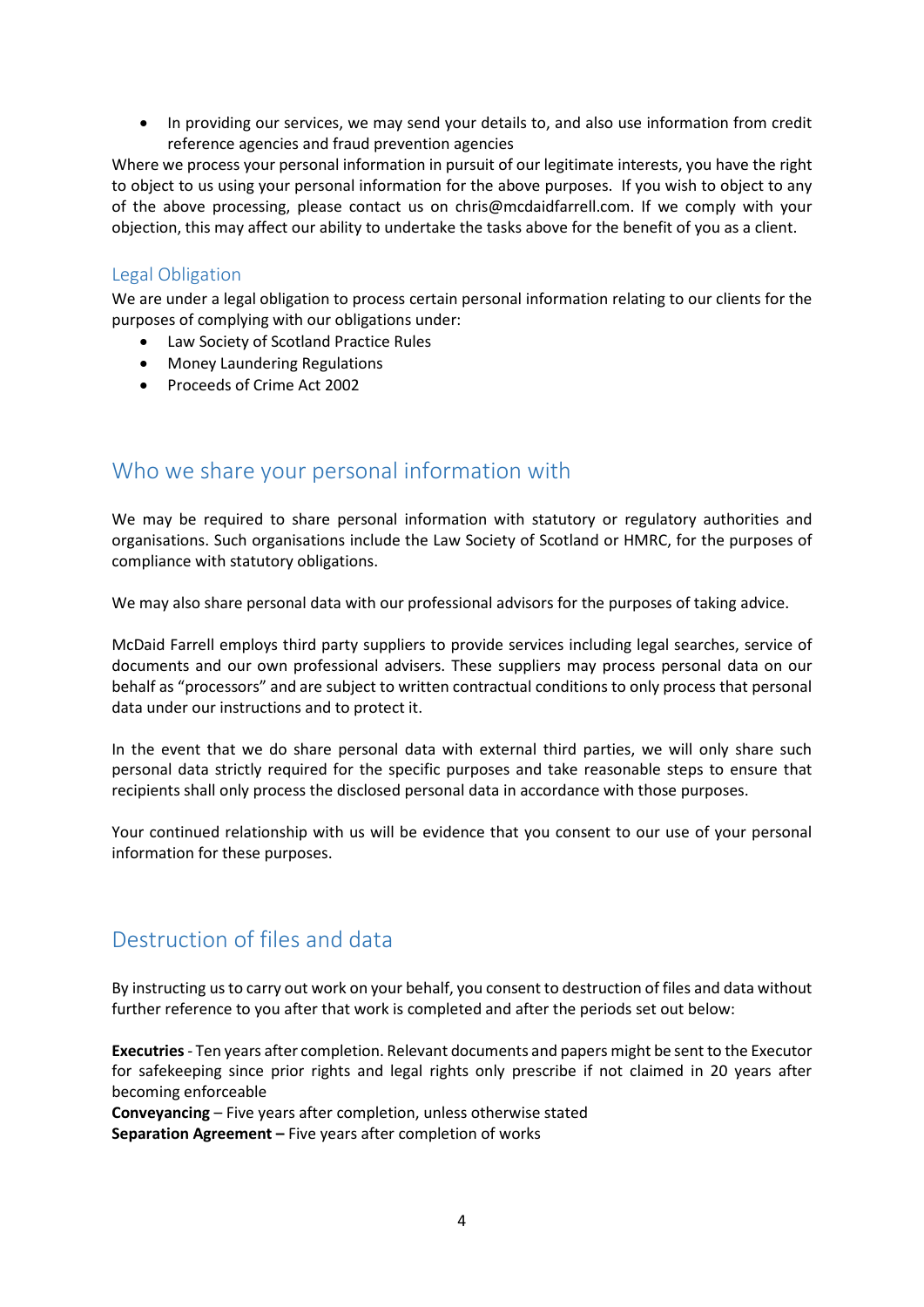# Your rights

You can exercise any of the following rights by writing to us at [chris@mcdaidfarrell.com](mailto:mudassar@hsmsolicitors.co.uk) or by post to 20 Croftfoot Road, , Glasgow, G44 5JT.

Your rights in relation to your personal information are:

- you have a right to request access to the personal information that we hold about you by making a "subject access request";
- if you believe that any of your personal information is inaccurate or incomplete, you have a right to request that we correct or complete your personal information;
- you have a right to request that we restrict the processing of your personal information for specific purposes; and
- if you wish us to delete your personal information, you may request that we do so subject to Law Society of Scotland rules and regulations.

Any requests received by McDaid Farrell will be considered under applicable data protection legislation. If you remain dissatisfied, you have a right to raise a complaint with the Information Commissioner's Office at www.ico.org.uk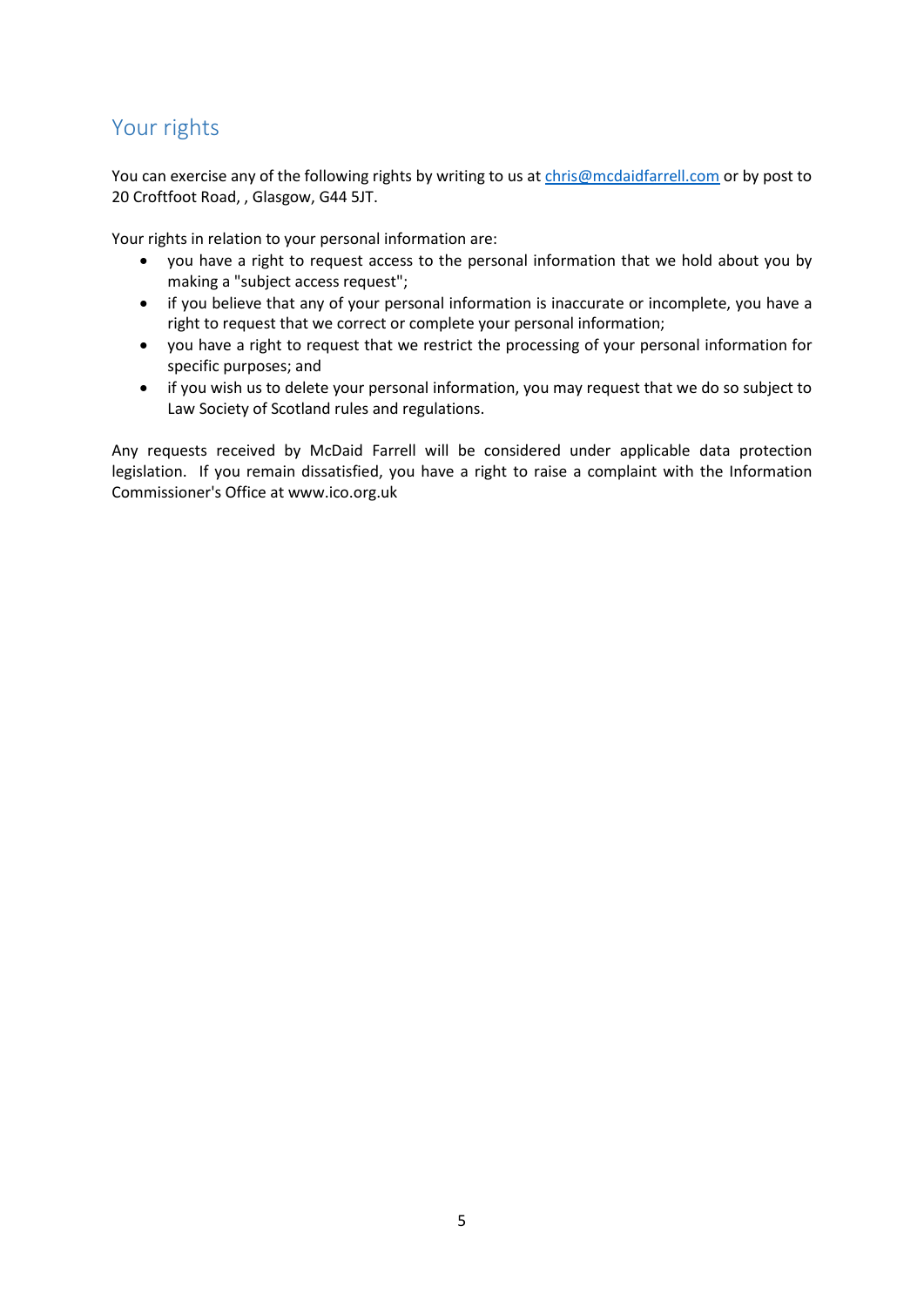#### **McDaid Farrell**

#### **Data Protection Policy**

#### **Introduction**

McDaid Farrell is a law firm and provides legal advice and assistance to its clients. It is regulated by the Law Society of Scotland.

The personal data that McDaid Farrell processes to provide these services relates to its clients and other individuals as necessary, including staff and suppliers' staff.

This policy sets out McDaid Farrell's commitment to ensuring that any personal data, including special category personal data, which McDaid Farrell processes, is carried out in compliance with data protection law. McDaid Farrell processes the personal data of staff from all over the world, including the personal data of a large number of non-EU citizens, but is committed to ensuring that all the personal data that it processes is done in accordance with data protection law. McDaid Farrell ensures that good data protection practice is imbedded in the culture of our staff and our organisation.

McDaid Farrell's other data protection policies and procedures are (these should be considered and may not all be necessary):

- record / audit of processing activities
- privacy notices (website, clients, employees)
- personal data breach reporting process and a breach register
- data retention policy
- data subject rights procedure
- data protection impact assessment process
- IT security policies

'Data Protection Law' includes the General Data Protection Regulation 2016/679; the UK Data Protection Act 2018 and all relevant EU and UK data protection legislation.

#### **Scope**

This policy applies to all personal data processed by McDaid Farrell and is part of McDaid Farrell's approach to compliance with data protection law. All McDaid Farrell staff are expected to comply with this policy and failure to comply may lead to disciplinary action for misconduct, including dismissal.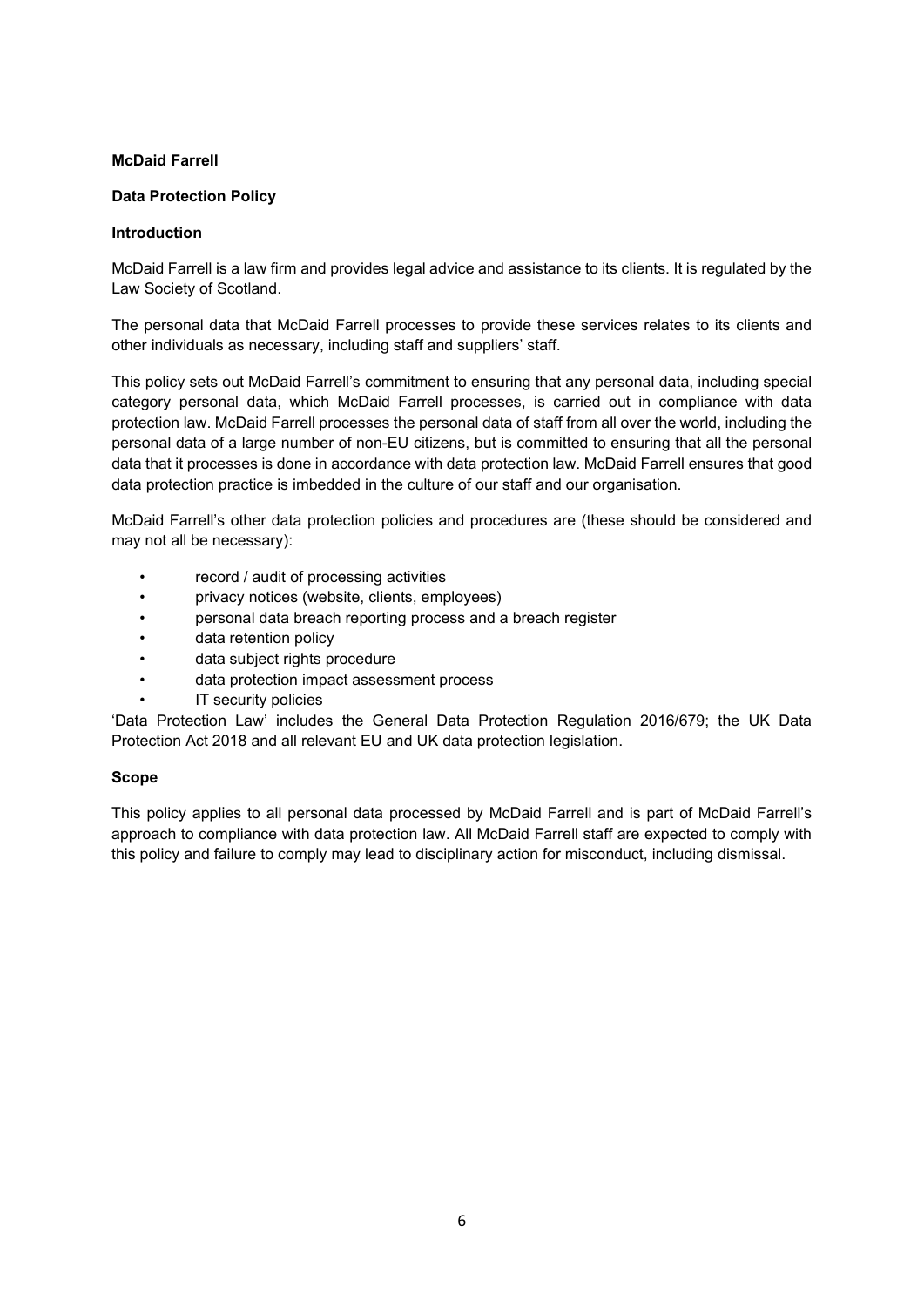### **Data protection principles**

McDaid Farrell complies with the data protection principles set out below. When processing personal data, it ensures that:

- it is processed lawfully, fairly and in a transparent manner in relation to the data subject ('lawfulness, fairness and transparency')
- it is collected for specified, explicit and legitimate purposes and not further processed in a manner that is incompatible with those purposes ('purpose limitation')
- it is all adequate, relevant and limited to what is necessary in relation to the purposes for which they are processed ('data minimisation')
- it is all accurate and, where necessary, kept up to date and that reasonable steps will be taken to ensure that personal data that are inaccurate, having regard to the purposes for which they are processed, are erased or rectified without delay ('accuracy')
- it is kept in a form which permits identification of data subjects for no longer than is necessary for the purposes for which the personal data are processed ('storage limitation')
- it is processed in a manner that ensures appropriate security of the personal data, including protection against unauthorised or unlawful processing and against accidental loss, destruction or damage, using appropriate technical or organisational measures ('integrity and confidentiality')

McDaid Farrell will facilitate any request from a data subject who wishes to exercise their rights under data protection law as appropriate, always communicating in a concise, transparent, intelligible and easily accessible form and without undue delay.

#### **Process/procedures/guidance**

McDaid Farrell will:

- ensure that the legal basis for processing personal data is identified in advance and that all processing complies with the law
- not do anything with your data that you would not expect given the content of this policy and the fair processing or privacy notice
- ensure that appropriate privacy notices are in place advising staff and others how and why their data is being processed, and, in particular, advising data subjects of their rights
- only collect and process the personal data that it needs for purposes it has identified in advance
- ensure that, as far as possible, the personal data it holds is accurate, or a system is in place for ensuring that it is kept up to date as far as possible
- only hold onto your personal data for as long as it is needed, after which time McDaid Farrell will securely erase or delete the personal data – McDaid Farrell's data retention policy sets out the appropriate period of time
- ensure that appropriate security measures are in place to ensure that personal data can only be accessed by those who need to access it and that it is held and transferred securely

McDaid Farrell will ensure that all staff who handle personal data on its behalf are aware of their responsibilities under this policy and other relevant data protection and information security policies, and that they are adequately trained and supervised.

Breaching this policy may result in disciplinary action for misconduct, including dismissal. Obtaining (including accessing) or disclosing personal data in breach of McDaid Farrell's data protection policies may also be a criminal offence.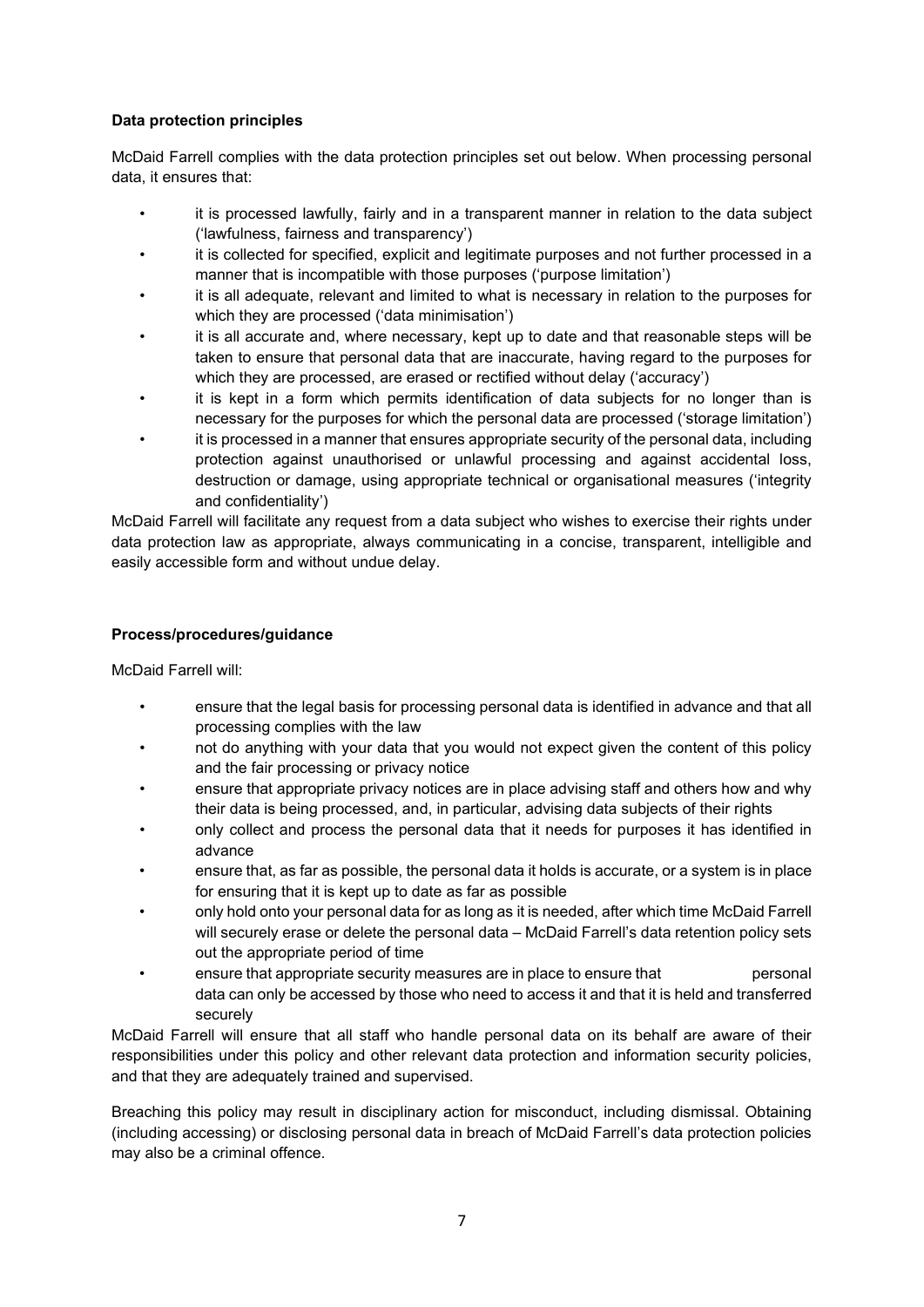### **Data Subject Rights**

McDaid Farrell has processes in place to ensure that it can facilitate any request made by an individual to exercise their rights under data protection law. All staff have received training and are aware of the rights of data subjects. Staff can identify such a request and know who to send it to.

All requests will be considered without undue delay and within one month of receipt as far as possible.

**Subject access**: the right to request information about how personal data is being processed, including whether personal data is being processed and the right to be allowed access to that data and to be provided with a copy of that data along with the right to obtain the following information:

- the purpose of the processing
- the categories of personal data
- the recipients to whom data has been disclosed or which will be disclosed
- the retention period
- the right to lodge a complaint with the Information Commissioner's Office
- the source of the information if not collected direct from the subject, and
- the existence of any automated decision making

**Rectification**: the right to allow a data subject to rectify inaccurate personal data concerning them.

**Erasure**: the right to have data erased and to have confirmation of erasure, but only where:

- the data is no longer necessary in relation to the purpose for which it was collected, or
- where consent is withdrawn, or
- where there is no legal basis for the processing, or
- there is a legal obligation to delete data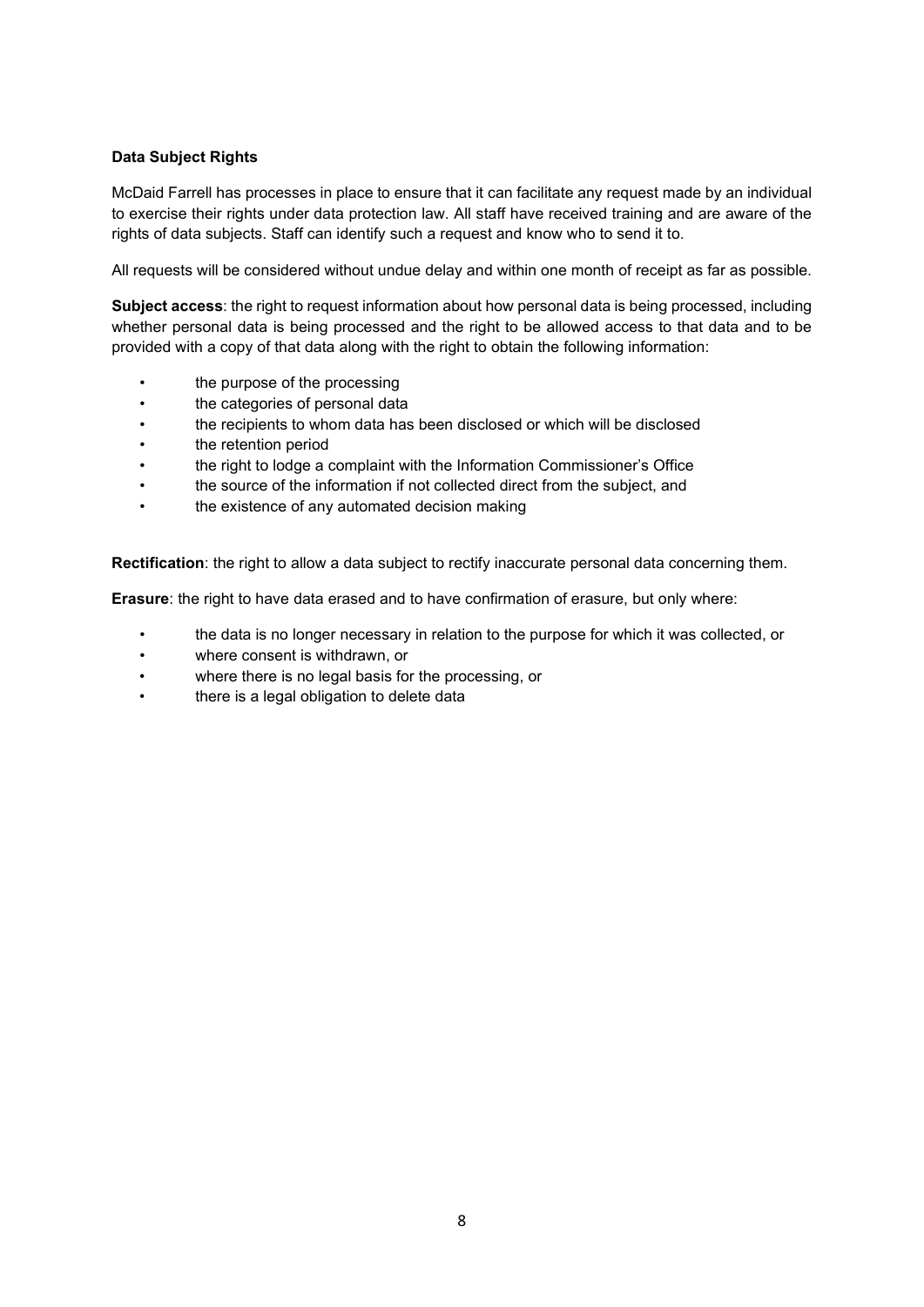**Restriction of processing**: the right to ask for certain processing to be restricted in the following circumstances:

- if the accuracy of the personal data is being contested, or
- if our processing is unlawful but the data subject does not want it erased, or
- if the data is no longer needed for the purpose of the processing but it is required by the data subject for the establishment, exercise or defence of legal claims, or
- if the data subject has objected to the processing, pending verification of that objection

**Data portability**: the right to receive a copy of personal data which has been provided by the data subject and which is processed by automated means in a format which will allow the individual to transfer the data to another data controller. This would only apply if McDaid Farrell was processing the data using consent or on the basis of a contract.

**Object to processing**: the right to object to the processing of personal data relying on the legitimate interests processing condition unless McDaid Farrell can demonstrate compelling legitimate grounds for the processing which override the interests of the data subject or for the establishment, exercise or defence of legal claims.

### **Special category personal data**

This includes the following personal data revealing:

- racial or ethnic origin
- political opinions
- religious or philosophical beliefs
- trade union membership
- the processing of genetic data, biometric data for the purpose of uniquely identifying a natural person
- an individual's health
- a natural person's sex life or sexual orientation
- criminal convictions or offences

McDaid Farrell processes special category data of clients and third parties as is necessary to provide legal services for the establishment, exercise or defence of legal claims.

McDaid Farrell processes special category data of employees as is necessary to comply with employment and social security law. This policy sets out the safeguards we believe are appropriate to ensure that we comply with the data protection principles set out above. McDaid Farrell also has a data retention policy which sets out how long special category data will be held onto.